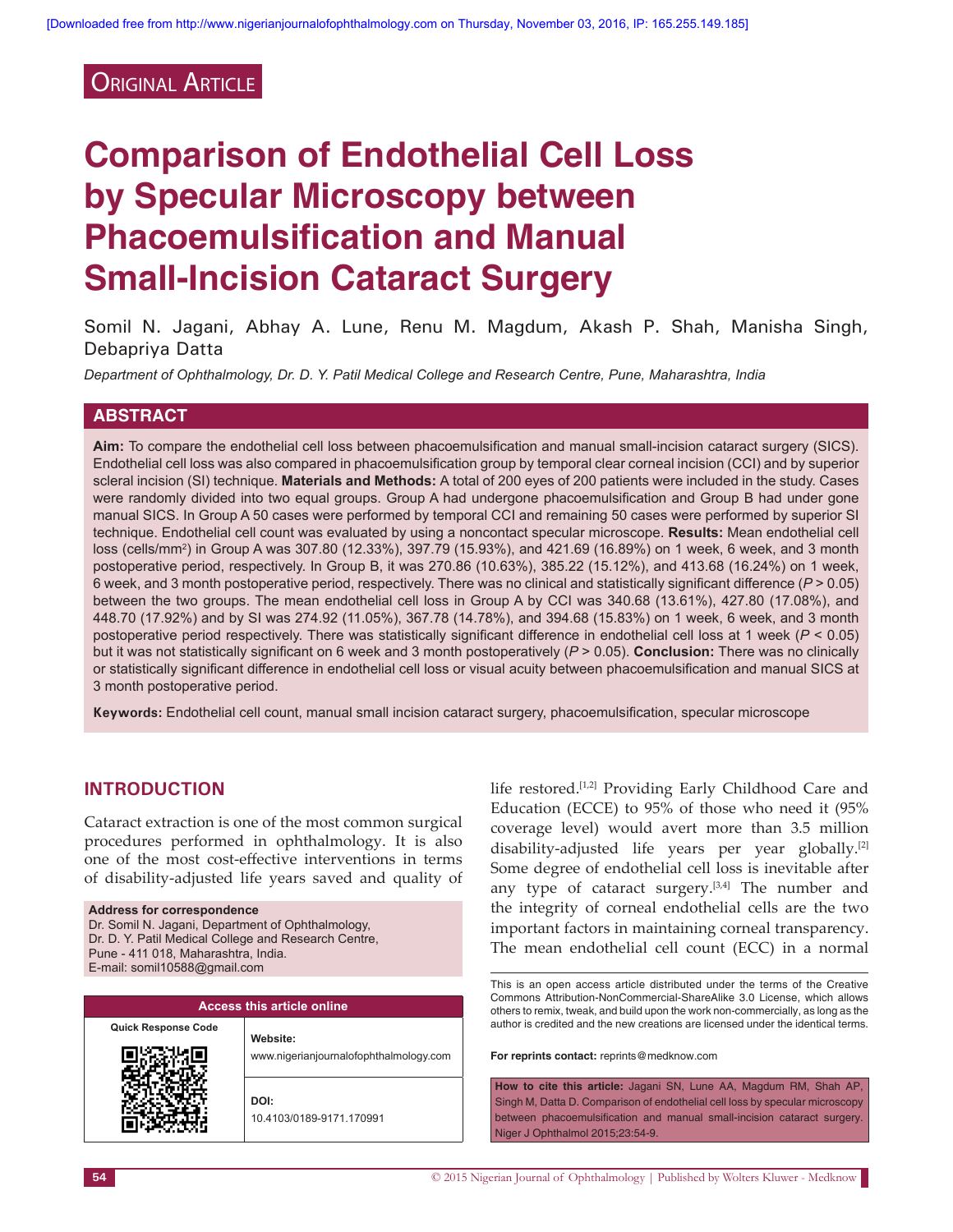adult cornea ranges from 2000 to 2500 cells/mm², and the count continues to decrease with age. Other factors contributing to decreased ECC include endothelial abnormalities, such as Fuchs dystrophy, corneal guttata, and iridocorneal endothelial syndrome. Another important cause of a decrease ECC is trauma from cataract surgery. Clinical observations indicate than an ECC of 400–600 cells/mm² is a crucial point at which endothelial decompensation develops. Therefore ECC is clinically an important parameter.[5,6] The proponents of manual small‑incision cataract surgery (SICS) and phacoemulsification cataract surgery claims similar good results.[7‑9] However, SICS costs much less than phacoemulsification.<sup>[9-11]</sup> There is concern that manual SICS may be more harmful to the endothelium than phacoemulsification because most manipulation is performed manually in the anterior chamber (AC); in phacoemulsification, manoeuvring is mechanical and performed in the capsular bag, relatively far from endothelium. Significant loss of endothelium can lead to corneal decompensation and loss of corneal clarity.[3,4]

In India, approximately 5 million cataract surgeries are performed per year; therefore, it is important to determine which technique is safest to the endothelium.[9,10]

## **MATERIALS AND METHODS**

This is a randomized prospective observational follow-up (longitudinal) study of 200 patients, assigned to undergo cataract surgery by phacoemulsification or manual SICS with a posterior chamber intraocular lens (PCIOLs) implantation. Each group had 100 cases. It was randomly decided which patient will undergo phacoemulsification and manual SICS. Study was done from July 2012 to September 2014 at Dr. D. Y. Patil Hospital and Research Center Pune. Ethical Committee approval was achieved before starting the study.

Patients admitted above the age of 45 years with Grade I–III nuclear cataract, PSC and cortical were included in the study. Complicated cataract, presenile cataract, black cataract, traumatic cataract, patients with diabetes mellitus, cataract associated with glaucoma, uveitis, zonular dehiscence tumor, pterygium, corneal opacity, acute infection, severe inflammation, preoperative ECC of <2000 cells/mm<sup>2</sup> , retinal pathology, pseudoexfoliation and those under gone C3R or LASIK were excluded in the study. Eyes which have undergone previous ocular surgery like scleral tear repair, retinal detachment bulking surgery, glaucoma surgery, squint or corneal suturing were also excluded. After fulfilling above criteria, written informed consent was obtained from all patients. Group A comprised 100 patients, out of which 50 patients underwent phacoemulsification

with poly methyl meth acrylate (PMMA) PCIOL implantation via temporal clear corneal incision (CCI) and remaining 50 patients via superior scleral incision (SI). Group B comprised 100 patients who underwent SICS with PMMA PCIOL implantation. The SICS, phacoemulsification via scleral tunnel and phacoemulsification via temporal CCI were performed by three different experienced surgeons. Dr. A Lune performed phacoemulsification via temporal CCI and Dr. R Magdum and Dr. O K Radhakrishnan performed SICS and phacoemulsificaton via superior SI. Patients devision was performed by double blinded randomization.

## **Preoperative evaluation**

Endothelial cell count was performed using TOPCON SP 3000P specular microscope serial number 0311215. TOPCON SP 3000P is a noncontact specular microscope. Fixed frame analysis method was used to capture the central area of cornea. Wider auto alignment simplifies the capturing procedure. The auto tracking system then takes over an area of  $8 \text{ mm} \times 8 \text{ mm}$  with precise focusing and centering obtained automatically. The captured image was then transferred to the computer where the Cell Count Software (TOPCON SP 3000P specular microscope) provided a highly precise analysis of the endothelial cell layer. Cases in which complication occurred during and after surgery were excluded from this study. Complications which occurred during the surgery were premature entry in AC, rupture of posterior capsule when PCIOL were not implanted in the bag. Postoperative complications were leaking incisions and malposition of the PCIOLs.

## **Surgical technique**

All cases were carried out under local peribulbar anesthesia. Under all aseptic precautions the eye to be operated was painted with 10% povidone iodine (for skin) and was draped. Eyelids were retracted with wire speculum and one drop of 5% povidone iodine was instilled in the conjunctival cul‑de‑sac. A bridle suture was passed through the superior rectus.

## **Phacoemulsification via temporal clear corneal incision**

A clear corneal groove of 5.5 mm was made with 15 no blade from 8 to 10 o' clock and 2 to 4 o' clock for right and left eye, respectively. By depressing the portions of the lips of the groove, the point of the keratome or crescent was slid into the external incision 2.5 mm in the clear cornea. At this point, AC entry was carried out with 2.8 or 3.2 mm keratome and a side port was made with a side port blade of 15°. Corneal tunnel was triplanar and had self‑sealing property. After entering the AC, visco‑elastic was injected in AC. Continuous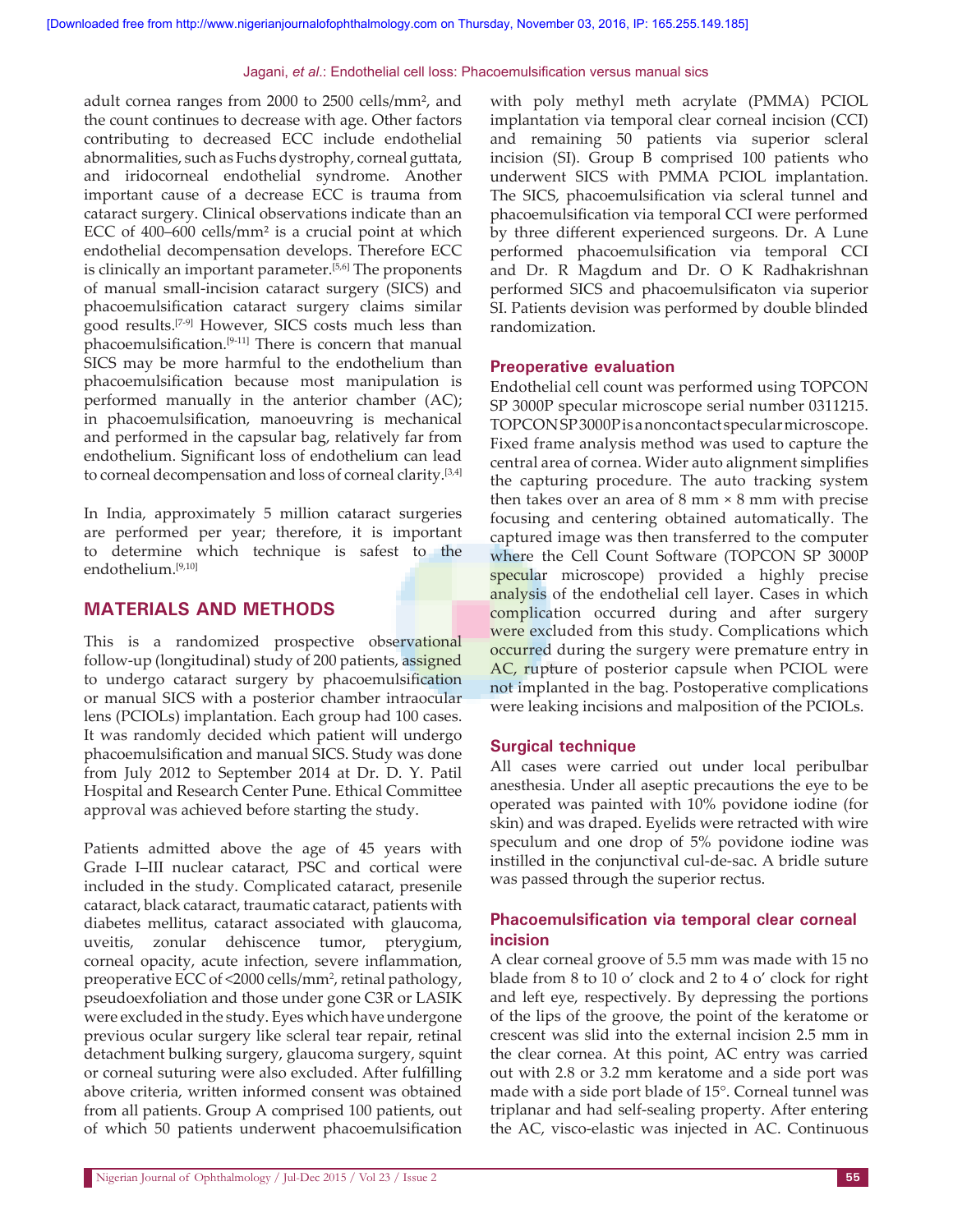curvilinear capsulorhexis (CCC) was done with 26 gauge bent needle. Hydrodissection was performed using ringer lactate solution. The nucleus was freely rotated and removed by phacoemulsification with stop and chop technique. The cortical matter was aspirated using a classical simcoe cannula. Viscoelastic was injected in the AC and the wound was extended with the keratome of 5.5 mm. A 5.25 mm optic, PMMA, IOL was implanted in the bag in all cases. Viscoelastic was washed off and AC was formed with ringer lactate solution. Side port opening were sealed by stromal hydration. Main incision site was also sealed with classical stromal hydration. The corneal lip hydration helped in self-sealing of the wound (no SC was given). Eye drop moxifloxacin 0.3% was instilled in conjunctival sac. Eye pad was applied.<sup>[11]</sup>

#### **Phacoemulsification via superior scleral incision**

A fornix based conjunctival flap was made superiorly with corneoscleral scissors and hemostasis was achieved with wet field bipolar cautery. A 6 mm straight incision was made on the sclera from 11 o' clock to 2 o' clock with a 15 no. blade 2 mm posterior to the corneal vascular arcade. A sclero‑corneal tunnel was constructed using a crescent knife and dissection continued 1 mm into clear cornea. A side port entry was made 2–3 clock hours away from the primary incision. Viscoelastic was injected through the side port to form the AC. A capsulotomy was carried out by CCC technique with 26 gauge bent needle. At this point, AC entry was made with a keratome 3.2 mm. Hydrodissection was performed with ringer lactate solution. Phacoprobe inserted through the superior sclera‑corneal tunnel. Nucleus was removed by phacoemulsification with stop and chop technique. The remaining cortical matter was aspirated using a classical simcoe cannula. Viscoelastic was injected in the AC and the inner opening of the tunnel was extended parallel to limbus up to periphery using the 5.5 mm blunt‑tip keratome. A 6.0 mm optic, PMMA, IOL was implanted in the bag in all cases. Viscoelastic was washed off and AC was formed with ringer lactate. Side port and main port hydration was performed. Conjunctiva and Tenon's capsule were reposited to cover the wound and cauterized. Subconjunctival gentamycin (20 mg) and dexamethasone (2 mg) injection were given. Eye drop moxifloxacin 0.3% was instilled in the conjunctival sac. Eye pad was applied.[5]

#### **Manual small incision cataract surgery**

Initial steps were similar to phacoemulsification via superior SI till CCC. Anterior chamber was entered from the anterior limit of sclera‑corneal tunnel using a 3.2 mm entry keratome. The inner opening of tunnel was extended parallel to limbus up to periphery using

the same 5.2 mm blunt-tip keratome. Hydrodissection and hydrodelineation was performed. Nucleus prolapsed into AC and delivered using either sandwich technique, viscoexpression or with the help of wire vectis. Cortical matter was aspirated using a classical simcoe cannula. A 6.0 mm optic, PMMA, IOL implanted in the bag in all cases. Viscoelastic was washed off and AC was formed with ringer lactate. Side port opening was sealed by stromal hydration. Conjunctiva and Tenon's capsule were reposited to cover the wound and cauterized. Subconjunctival gentamycin (20 mg) and dexamethasone (2 mg) injection were given. Eye drop moxifloxacin 0.3% was instilled in conjunctival sac. Eye pad was applied.

#### **Postoperative assessment**

Postoperatively, assessment was performed at 1 week, 6 week, and at 3 months. At each visit ‑ visual acuity, anterior segment slit lamp examination, fundoscopy, and specular microscopy was pewrformed to evaluate the corneal endothelium. All patients were followed without dropout for 3 months. Data analysis was carried out using the Statistical Package for the Social Science, version 17 for windows (IBM). Chi-square test was used to find significance among the gender, cataract, pre- and post-operative visual acuity in the study group. Z‑test was used to find significant difference of ECC and endothelial cell loss in the study group. A probability value of 0.05 was accepted as the level of statistical significance. *P* < 0.05 was considered statistically significant.

## **RESULTS**

In this study 200 eyes of 200 patients were included that underwent cataract surgery. They were categorized as follows:

Group A: 100 eyes underwent phacoemulsification (50 eyes with temporal CCI and 50 eyes with superior SI).

Group B: 100 eyes underwent manual SICS.

The mean age of the participants was  $62.46 \pm 8.71$  years in Group A, and  $63.78 \pm 8.36$  years in Group B. Group A had 44 male patients and 56 female patients. Group B had 47 male patients and 53 female patients. There was no statistically significant difference in demographic variables (e.g. age, sex) between Group A and Group B. Both groups had maximum cases of IMSC than MSC cases. Group A had 86 cases and Group B had 82 cases of IMSC.

Table 1 shows comparison of BCVA at pre- and post‑operative at 3 month between Group A and Group B. The BCVA of 6/18 or better at 3 months in Group A was 95% and in Group B was 94%.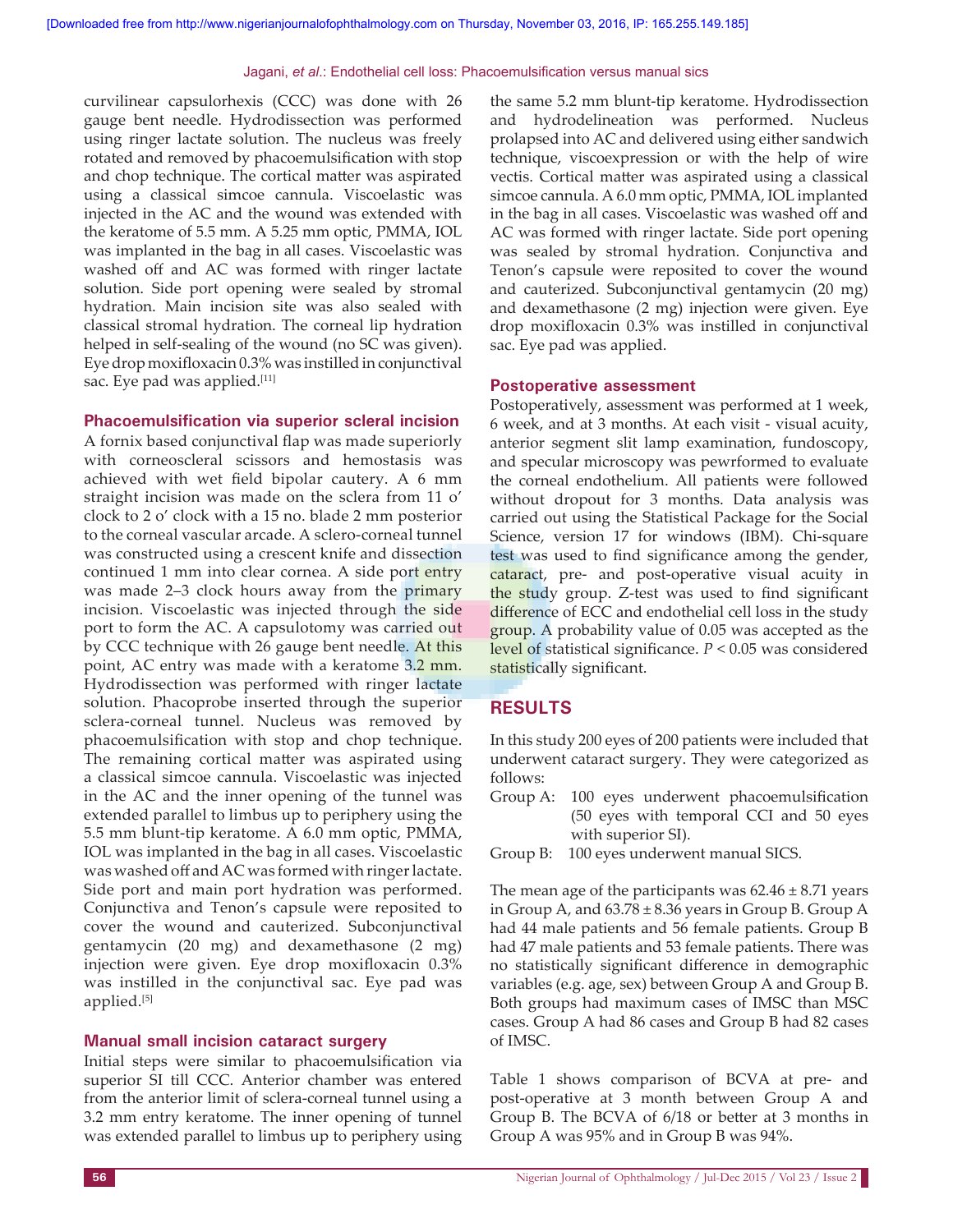Table 2 shows comparison of mean ECC and cell loss at pre- and post-operative at 1 week, 6 week and 3 month between Group A and Group B. The mean pre‑operative ECC in Group A was  $2497.07 \pm 262.32$  cells/mm<sup>2</sup> and in Group B was  $2547.67 \pm 249.29$  cells/mm<sup>2</sup>. There was no statistically significant difference in endothelial cell loss at 1 week, 6 week, and 3 month follow‑up between the two groups  $(P > 0.05)$ .

Table 3 shows comparison of mean ECC and cell loss at pre- and post-operative at 1 week, 6 week, and 3 month between CCI and SI in Group A. The mean endothelial cell loss at 1 week in CCI group was  $340.68 \pm 165.69$  (13.61%) and in SI group was  $274.92 \pm 155.77$  (11.05%) which showed a statistically significant difference ( $P < 0.05$ ). But there was no statistically significant difference between CCI and SI group at 6 week and 3 month follow-up  $(P > 0.05)$ .

### **DISCUSSION**

Cataract surgery, the most commonly performed surgery, has always been associated with damage to the

#### **Table 1: Comparison of BCVA at preoperative and 3 months postoperative between Group A and Group B**

| <b>Visual</b>     |           | <b>Group A</b>                                                           | <b>Group B</b> |          |  |
|-------------------|-----------|--------------------------------------------------------------------------|----------------|----------|--|
| acuity            |           | <b>Preoperative Postoperative Preoperative Postoperative</b><br>3 months |                | 3 months |  |
| $6/6$ to<br>6/18  | 24        | 95                                                                       | 18             | 94       |  |
| $6/24$ to<br>6/60 | 53        | 5                                                                        | 52             | 6        |  |
| < 6/60<br>Total   | 23<br>100 | ი                                                                        | 30<br>100      | O        |  |

BCVA: Best-corrected visual acuity

corneal endothelium, the layer is so vital for keeping the cornea transparent. The response and effect of stress and trauma of cataract surgery on endothelial cell could not have been so well documented if it was not for the advent of specular microscopy.[12]

In the developing world, manual small-incision technique is gaining popularity as quick, relatively inexpensive techniques for high volume cataract management. It has been shown that phacoemulsification is safe for the corneal endothelium.[8,13,14] The result in our study shows that manual SICS is as safe for the corneal endothelium as phacoemulsification.

Studies done by Ruit *et al*. and Gogate *et al*. have shown that the postoperative visual acuity were the same for phacoemulsification and SICS.[5,7] In our study, 189 (94.5%) of 200 patients evaluated at 3 month had a BCVA better than 6/18 and the postoperative visual acuity results were similar between the two groups.

Alteration in corneal endothelium is considered an important parameter of surgical trauma and essential for estimating the safety of the surgical technique.[15] Disruption of corneal endothelial function after cataract surgery results in corneal edema, decreased cell density, and hexagonal cell change, although the return to the normal state is rapid in most cases. The time of recovery depends upon many factors such as surgical technique, type of irrigating fluid, viscoelastics, and IOL.

Elvira *et al.* have discussed the various causes of endothelial loss after surgery. These include contact with instruments, lens nucleus, lens fragments, air bubbles, IOL's, AC fluctuation, phaco-energy, duration and any

#### **Table 2: Comparison of mean ECC and cell loss at preoperative and postoperative at 1 week, 6 weeks and 3 months between Group A and Group B**

|         | <b>Preoperative</b>            | <b>Postoperative</b>           |                   |                                |                   |                                |                    |
|---------|--------------------------------|--------------------------------|-------------------|--------------------------------|-------------------|--------------------------------|--------------------|
|         | $ECC$ (cells/mm <sup>2</sup> ) | 1 week                         |                   | 6 weeks                        |                   | 3 months                       |                    |
|         |                                | $ECC$ (cells/mm <sup>2</sup> ) | Cell loss $(%)^*$ | $ECC$ (cells/mm <sup>2</sup> ) | Cell loss $(%)^*$ | $ECC$ (cells/mm <sup>2</sup> ) | Cell loss $(\%)^*$ |
| Group A | 2497.07                        | 2189.27                        | 307.80 (12.33)    | 2099.28                        | 397.79 (15.93)    | 2075.38                        | 421.69 (16.89)     |
| Group B | 2547.67                        | 2276.81                        | 270.86 (10.63)    | 2162.45                        | 385.22 (15.12)    | 2133.99                        | 413.68 (16.24)     |

\**P*>0.05 at 1 week, 6 weeks and 3 months. ECC: Endothelial cell count

#### **Table 3: Comparison of mean ECC and cell loss at preoperative and postoperative at 1 week, 6 weeks and 3 months between CCI and SI in Group A**

|              | <b>Preoperative</b>            | <b>Postoperative</b> |                   |                                                 |                |                                |                   |
|--------------|--------------------------------|----------------------|-------------------|-------------------------------------------------|----------------|--------------------------------|-------------------|
|              | $ECC$ (cells/mm <sup>2</sup> ) | 1 week               |                   | 6 weeks                                         |                | 3 months                       |                   |
|              |                                | ECC (cells/ $mm2$ )  | Cell loss $(%)^*$ | ECC (cells/mm <sup>2</sup> ) Cell loss $(\%)^*$ |                | $ECC$ (cells/mm <sup>2</sup> ) | Cell loss $(%)^*$ |
| CCI $(n=50)$ | 2504.90                        | 2164.22              | 340.68 (13.61)    | 2077.10                                         | 427.80 (17.08) | 2056.20                        | 448.70 (17.92)    |
| $SI(n=50)$   | 2489.24                        | 2214.32              | 274.92 (11.05)    | 2121.46                                         | 367.78 (14.78) | 2094.56                        | 394.68 (15.83)    |
|              |                                |                      |                   |                                                 |                |                                |                   |

\**P*<0.05 at 1 week, *P*>0.05 at 6 weeks and 3 months. ECC: Endothelial cell count, CCI: Clear corneal incision, SI: Scleral incision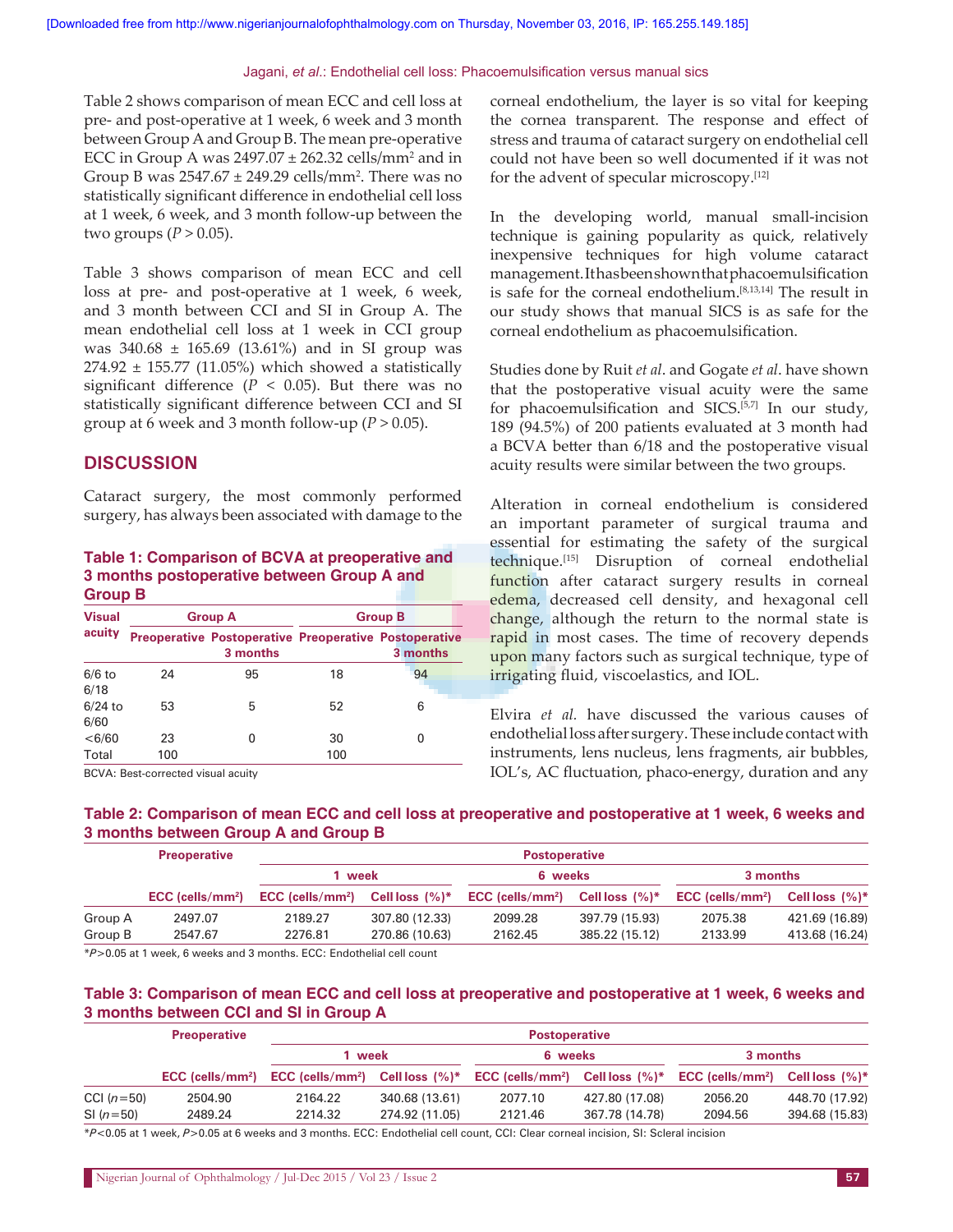other predisposing factors. Endothelial loss in a given case also depends upon the method used for nucleus management.[16] Endothelial cell density decreases at a greater rate than in healthy and un‑operated corneas, after cataract surgery. There is a wide variation in endothelial cell loss between the various studies even when the mode of surgery is same (e.g. SICS). This is due to various factors including, different inclusion and exclusion criteria, different method of nucleus management, different type of irrigating solution and viscoelastics.[15]

A reduction of 10% in endothelial cell was reported in a study comparing phacoemulsification and ECCE.[8] In a study comparing endothelial cell loss after conventional ECCE, manual SICS and phacoemulsification, the ECC decreased by 4.72%, 4.21%, and 5.41%, respectively, with no significant difference between the three groups.<sup>[13]</sup> Another study conducted by Gogate *et al*. comparing endothelial cell loss between phacoemulsification and MSICS in 200 patients showed the mean cell loss at 6 week postoperatively was 15.5% and 15.3%, respectively, with no statistically significant difference between the two groups.<sup>[5]</sup>

The above result was comparable to our study which showed decrease in cell density of 15.93% in phacoemulsification group and 15.12% in SICS group at 6 week. At 3-month, the decrease in cell density was 16.89% and 16.24%, respectively, with no statistically significant difference between the two groups.

In our study we also compared endothelial cell loss in phacoemulsification by CCI and SI technique and found out that the mean % cell loss at 1 week was 13.61% and 11.05% respectively, which was statistically significant ( $P < 0.05$ ). But on 6 week and 3 month follow‑up the mean % cell loss in CCI and SI technique were 17.08% and 14.78%; 17.92%, and 15.83%, respectively, with no statistical significance between the two techniques.

Our results co‑relates well with the study conducted in Italy<sup>[17]</sup> which compared endothelial cell damage between scleral tunnel incision and CCI. In their study they concluded that the scleral tunnel led to less postoperative endothelial cell damage than clear corneal tunnels.

The shortcoming of this study was that only one technique of phacoemulsification was compared, other technique may give different results. In addition, stainless steel blades were used instead of diamond knives and HPMC 2% was used and sodium hyaluronate 1.4% (Healon GV) was not used.

#### **CONCLUSION**

Despite the advances with modern technology in the treatment of cataract, the greatest challenge in our field continues to be large and increasing backlog of cataract blindness in developing countries. Now-a-days cataract surgeries are classified as refractive surgery with increasing expectation from patient. Manual SICS costs much less than phacoemulsification. Significant loss of endothelial cell in any cataract surgery can lead to corneal decompensation and loss of corneal clarity, therefore it was necessary to know which surgical technique will be safer in view of endothelial cell loss and visual acuity. In our study at 3 month postoperative period there was no clinically or statistically significant difference in endothelial cell loss or visual acuity between phacoemulsification and manual SICS. As manual SICS is economical and less dependent on technology than phacoemulsification, it may be the appropriate surgical procedure for treatment of cataract in the developing world. Proper case selection, diligent surgery, and adequate postoperative care are essential to maintain a clear cornea.

## **Financial support and sponsorship**

Nil.

## **Conflicts of interest**

There are no conflicts of interest.

### **REFERENCES**

- 1. Porter RB. Global initiative the economic case. Community Eye Health 1998;11:44-5.
- 2. Baltussen R, Sylla M, Mariotti SP. Cost-effectiveness analysis of cataract surgery: A global and regional analysis. Bull World Health Organ 2004;82:338-45.
- 3. SugarA, FetherolfEC, LinLL, ObstbaumSA, GalinMA. Endothelial cell loss from intraocular lens insertion. Ophthalmology 1978;85:394-9.
- 4. Kraff MC, Sanders DR, Lieberman HL. Specular microscopy in cataract and intraocular lens patients. A report of 564 cases. Arch Ophthalmol 1980;98:1782-4.
- 5. Gogate P, Ambardekar P, Kulkarni S, Deshpande R, Joshi S, Deshpande M. Comparison of endothelial cell loss after cataract surgery: Phacoemulsification versus manual small-incision cataract surgery: Six-week results of a randomized control trial. J Cataract Refract Surg 2010;36:247-53.
- 6. Higa A, Sakai H, Sawaguchi S, Iwase A, Tomidokoro A, Amano S, *et al.* Corneal endothelial cell density and associated factors in a population-based study in Japan: The Kumejima study. Am J Ophthalmol 2010;149:794-9.
- 7. Ruit S, Tabin G, Chang D, Bajracharya L, Kline DC, Richheimer W, *et al*. A prospective randomized clinical trial of phacoemulsification vs manual sutureless small-incision extracapsular cataract surgery in Nepal. Am J Ophthalmol 2007;143:32-8.
- 8. Bourne RR, Minassian DC, Dart JK, Rosen P, Kaushal S, Wingate N. Effect of cataract surgery on the corneal endothelium: Modern phacoemulsification compared with extracapsular cataract surgery. Ophthalmology 2004;111:679-85.
- 9. Gogate PM, Kulkarni SR, Krishnaiah S, Deshpande RD, Joshi SA,